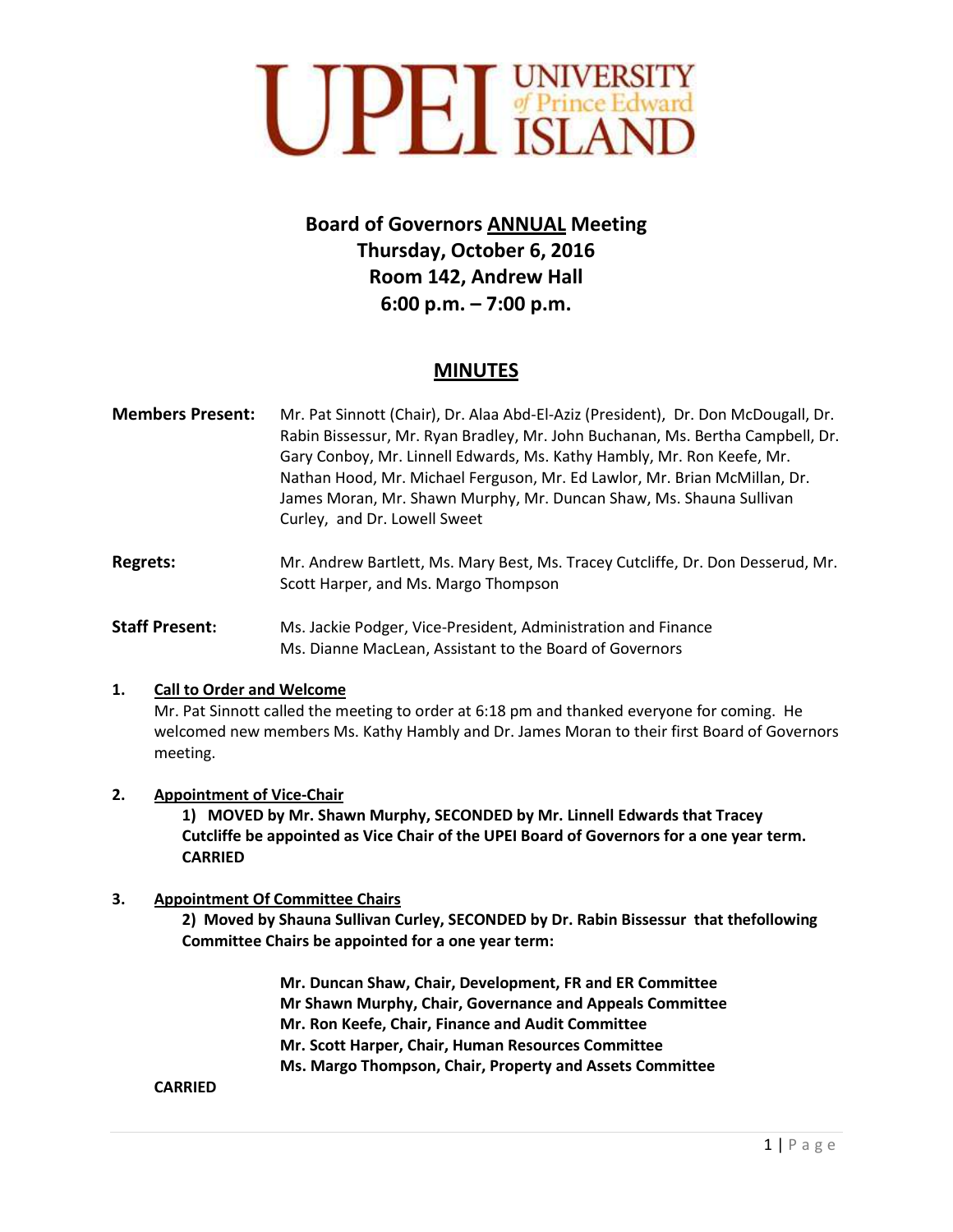### **4. Appointment to Board Committees**

### **3) MOVED by Dr. Don McDougall, SECONDED by Mr. Ryan Bradley that the following Committee compositions be approved:**

## **Development, FR & ER**

### **Duncan Shaw, Chair**

Pat Sinnott, Board Chair Alaa Abd-El-Aziz, President John Buchanan Kathy Hambly Ed Lawlor James Moran

Jackie Podger, (non-voting) Myrtle Jenkins Smith (non-voting) Krista Grant (non-voting)

## **Finance & Audit**

**Ron Keefe, Chair**

Pat Sinnott, Board Chair Alaa Abd-El-Aziz, President Mary Best Nathan Hood Ed Lawlor Shawn Murphy Lowell Sweet

Jackie Podger, (non-voting)

## **Governance & Appeals**

## **Shawn Murphy, Chair**

Pat Sinnott, Board Chair Ryan Bradley John Buchanan Gary Conboy Tracey Cutcliffe Linnell Edwards Shauna Sullivan Curley \*\*Alaa Abd-El-Aziz, President

\*\* Alaa will recuse himself during any appeals

## **Human Resources**

**Scott Harper, Chair** Pat Sinnott, Board Chair Alaa Abd-El-Aziz, President Andrew Bartlett Bertha Campbell Linnell Edwards Shauna Sullivan-Curley

Jackie Podger, (non-voting)

## **Property & Asset**

**Margo Thompson, Chair** Pat Sinnott, Board Chair Alaa Abd-El-Aziz, President Rabin Bissessur Ryan Bradley Don Desserud Michael Ferguson

Jackie Podger, (non-voting)

**CARRIED**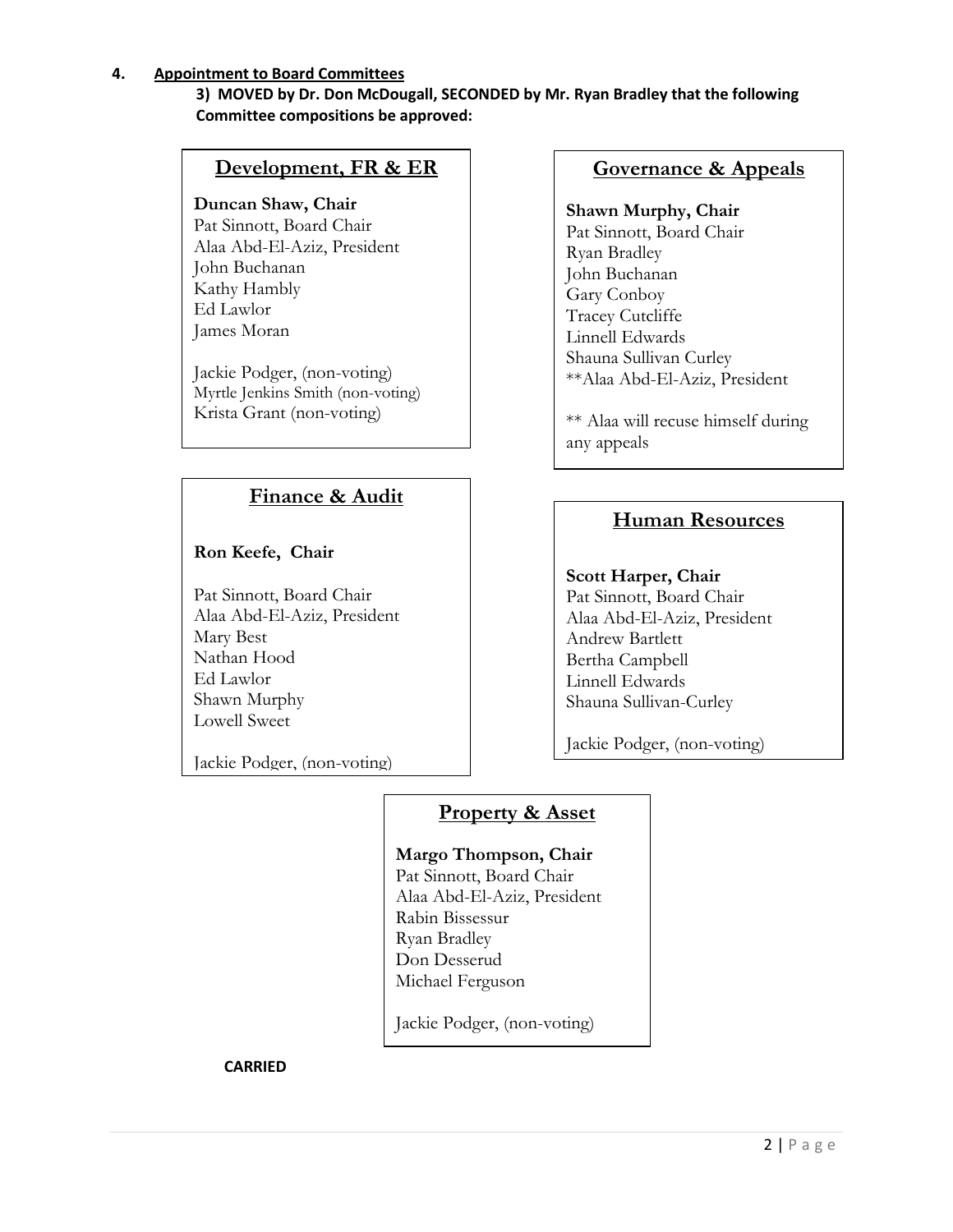## **5. Financial Statements – UPEI Pension Plan - April 30, 2016**

Mr. Ron Keefe reported that Grant Thornton representatives attended the Board Finance and Audit Committee meeting in mid-September and reviewed the financial statements in detail. We received a clean audit report for this set of statements. Mr. Keefe also informed Board members that we did not receive a good return on our investments in 2016 and we currently have a deficit in our pension fund of \$32M. The President informed Board members that we are currently in talks with unions regarding the need for a sustainable pension plan. After some discussion, the following motion was proposed:

## **4) MOVED by Mr. Ed Lawlor, SECONDED by Mr. Duncan Shaw that the Financial Statements for the UPEI Pension Plan, April 30, 2016, be approved as presented. CARRIED**

### **6. Consolidated Financial Statements – UPEI – April 30, 2016**

Mr. Ron Keefe reported that the auditors gave us a clean audit report for the UPEI financial plan statements. Some discussion was held on the content of the statements, and then the following motion was proposed:

## **5) MOVED by Mr. Shawn Murphy, SECONDED by Dr. Rabin Bissessur that the Consolidated Financial Statements – University of Prince Edward Island – April 30, 2016, be approved as presented. CARRIED**

### **7. Appointment of Auditors**

The UPEI Finance and Audit Committee participated in an E-vote to approve and recommend to the Board that Grant Thornton be appointed as the UPEI auditors for University Pension Fund Financial Statements and the Consolidated Financial Statements for the period ending April 30, 2017. The following motion was proposed:

### **6) MOVED by Mr. Ron Keefe, SECONDED by Dr. Linnell Edwards that UPEI Board of Governors appoint Grant Thornton as UPEI's external auditors for the fiscal year ending April 30, 2017. CARRIED**

### **8**. **Chair's Report**

Mr. Pat Sinnott asked Board members to join him in congratulating Dr. Alaa Abd-El-Aziz on being appointed Chair of the Association of Atlantic Universities for a two-year term. Mr. Sinnott also noted that it was a very busy summer on campus with the opening of the School of Sustainable Design Engineering and Reunion Weekend in early August. Both events were well attended. He also informed Board members that he attended the International Student Reception in early September and was quite impressed. He encouraged Board members to attend this event next year. Two Board committees were active as well this past summer. The Board Governance and Appeals Committee was acknowledged for its work on the Access to Information policy, and the Board Executive met three times over the summer to deal with negotiation issues. Mr. Sinnott also informed Board members that the agendas for Board meetings will now be posted to the UPEI Board of Governors' website.

### **9. President's Report**